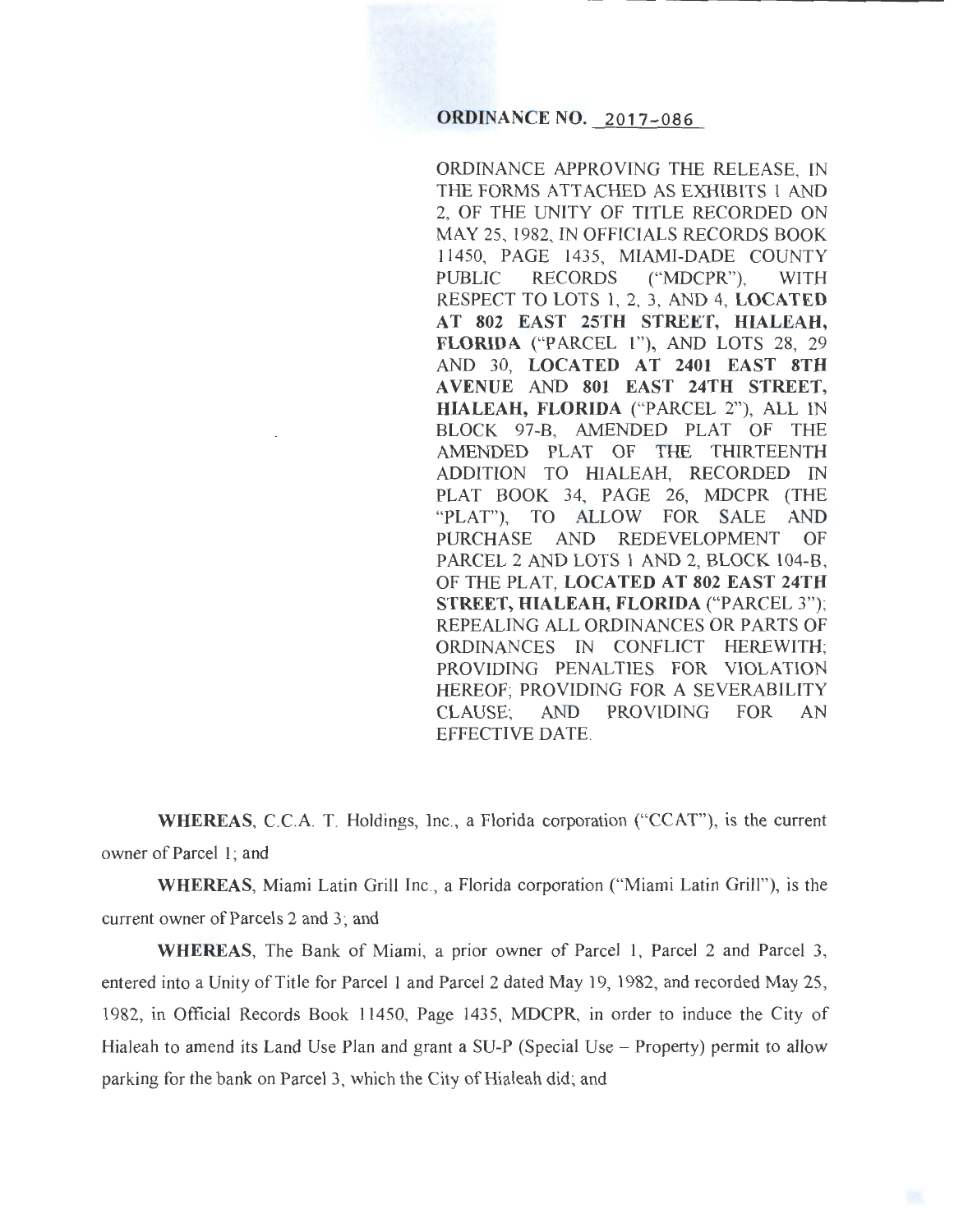# Ordinance No.\_\_2\_01\_]-086 Page 2

**WHEREAS,** in January 1994, the Federal Deposit Insurance Corporation, as Receiver of Southeast Bank, N.A., which was a successor to The Bank of Miami, conveyed Parcel 1, Parcel 2 and Parcel 3 by Quit Claim to Deed to Jonnico Corporation, a Florida corporation ("Jonnico"); and

**WHEREAS,** in July 2002, Jonnico conveyed Parcel 2 by Warranty Deed to Unitech Diagnostics, Inc., a Florida corporation ("Unitech"), in violation of the terms of the Unity of Title; and

**WHEREAS,** in March 2005, Jonnico conveyed Parcel 1 and Parcel 3 by Warranty Deed to Miami Latin Grill, also in violation of the terms of the Unity of Title;

**WHEREAS,** in September 2006, Parcel 2 was conveyed to Miami Latin Grill, which put Parcel 1 and Parcel 2 once again under common ownership and not in violation of the Unity of Title; and

**WHEREAS,** in October 2012, Miami Latin Grill conveyed Parcel 1 by Warranty Deed to BankUnited, N.A., CCAT's predecessor in title, again apparently in violation of the terms of the Unity of Title;

**WHEREAS,** since the City in 1982 permitted the use of Parcel 3 for parking, Parcel 3 has been used only for parking;

WHEREAS, since 2011, Hialeah Harvest Private School, Inc., a Florida corporation, has operated a child care facility in the building located on Parcel 2;

**WHEREAS,** the City of Hialeah Planning and Zoning Department has been informed that Parcel 1 is currently subject to sale by CCAT pursuant to a contract for purchase and sale; and

**WHEREAS,** Parcels 2 and 3 are currently subject to sale by Miami Latin Grill pursuant to a contract for purchase and sale (the "Miami Latin Grill Sale"); and

**WHEREAS,** Old Republic National Title Insurance Company ("ORNTIC"), the title company issuing the owner's and lender's title insurance to the contract buyer and its lender, respectively, in the Miami Latin Grill Sale; and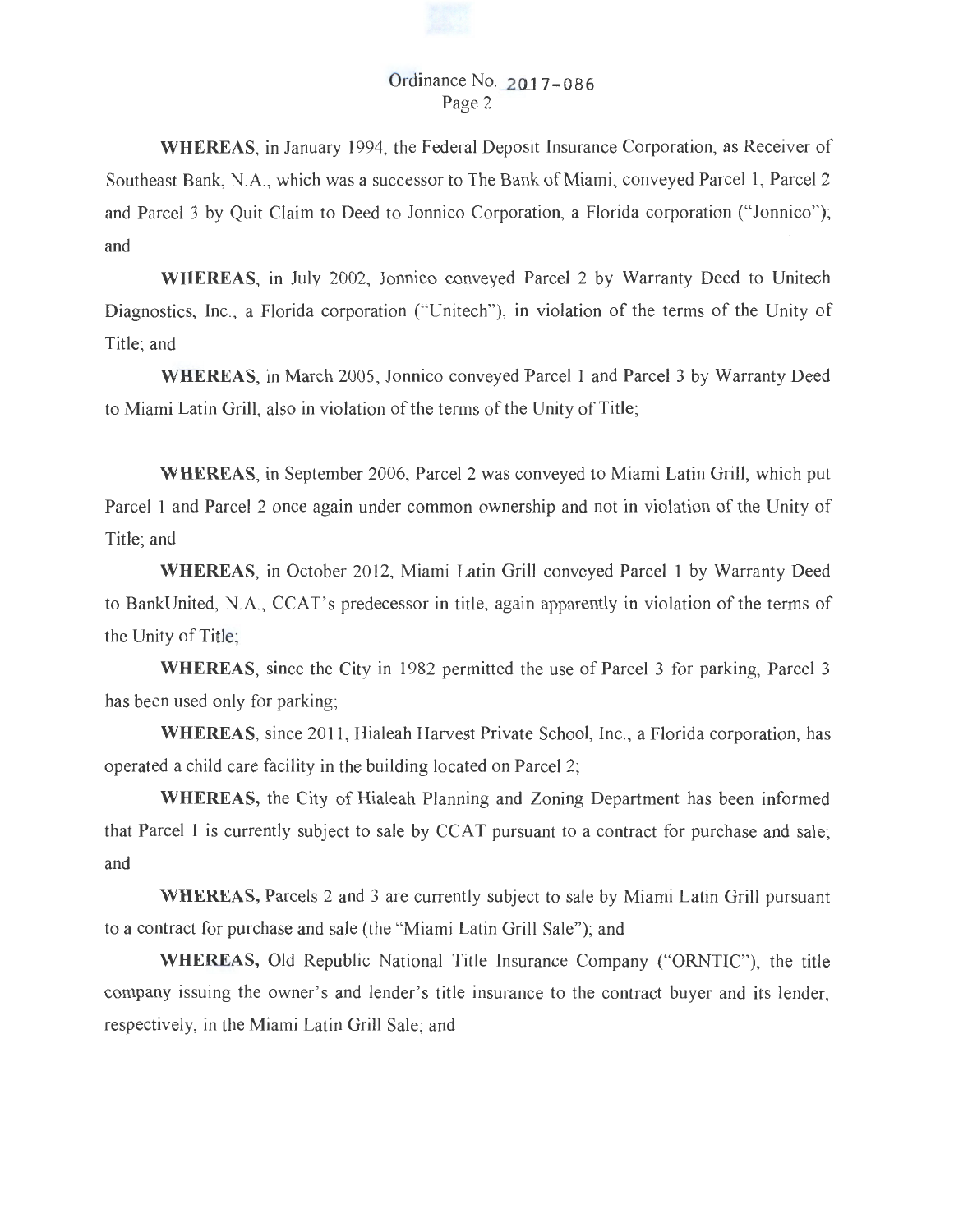## Ordinance No.\_\_\_2\_Qj\_ **7-086**  Page 3

**WHEREAS,** ORNTIC is requiring before the closing of the Miami Latin Grill Sale the recording of an Ordinance adopted by the City of Hialeah approving the release of the Unity of Title; and

**WHEREAS,** in order to facilitate the Miami Latin Grill Sale, approval from the City of Hialeah of the release of the Unity of Title is required, and the parties are desirous of facilitating same.

NOW THEREFORE, BE IT ORDAINED BY THE MAYOR AND CITY COUNCIL OF THE CITY OF HIALEAH, FLORIDA THAT:

## **Section 1: Approval of Release of Unity of Title.**

In consideration of the pending sale of Parcel 2 and Parcel 3, the City hereby approves release of the Unity of Title for Parcel 1 and Parcel 2 dated May 19, 1982, and recorded May 25, 1982, in Official Records Book 11450, Page 1435, MDCPR, in the respective forms attached as Exhibits " $1$ " and " $2$ ."

## **Section 2: Repeal of Ordinances in Conflict.**

All ordinances or parts of ordinances in conflict herewith are hereby repealed to the extent of such conflict.

## **Section 3: Penalties.**

Every person convicted of a violation of any provision of the Code or any ordinance, rule or regulation adopted or issued in pursuance thereof shall be punished by a civil penalty not to exceed \$500.00 within the discretion of the court or administrative tribunal having jurisdiction. Each act of violation and each day upon which any such violation shall occur shall constitute a separate offense. In addition to the penalty prescribed above, the City may pursue other remedies such as abatement of nuisance, injunctive relief, administrative adjudication and revocation of licenses or permits.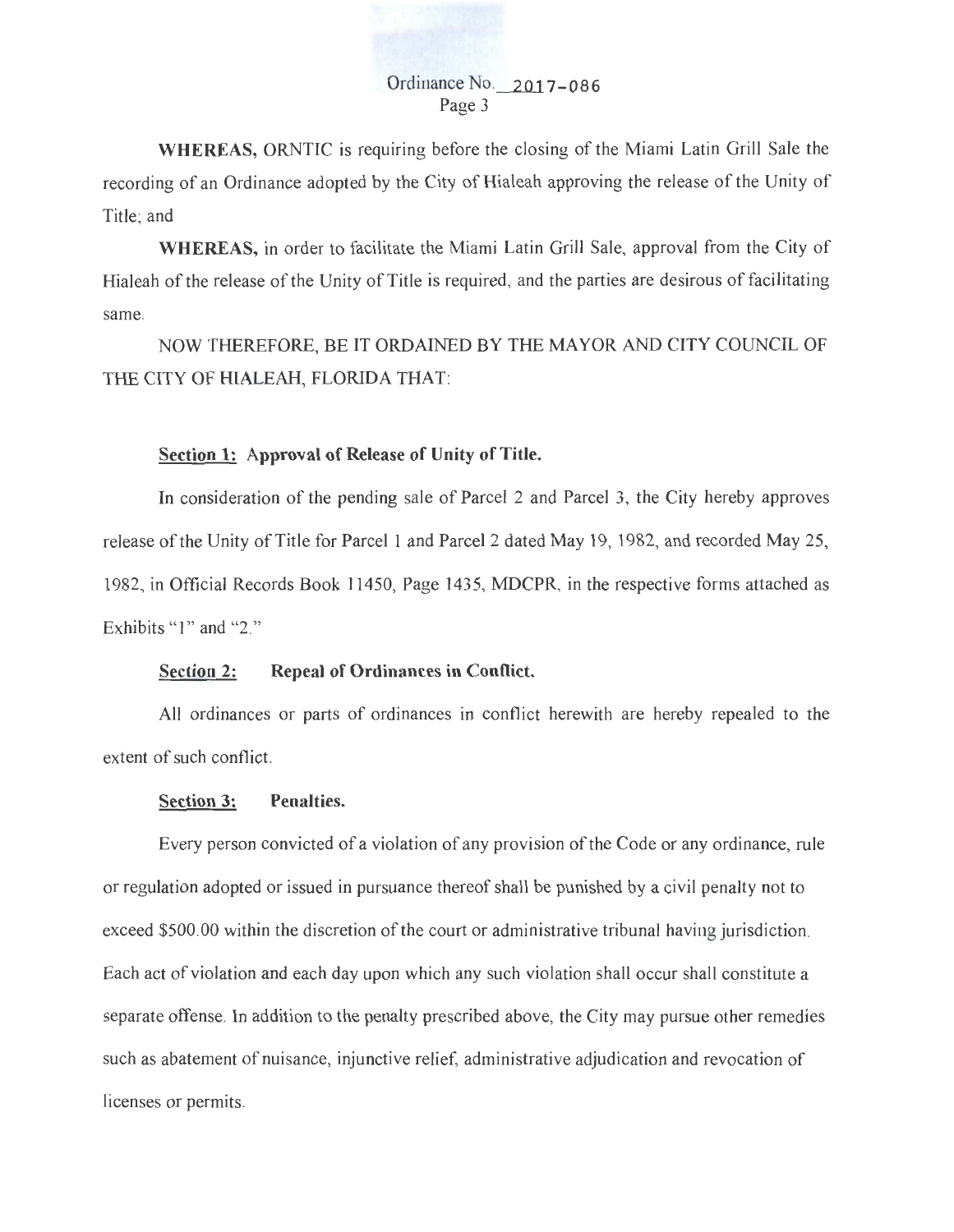# Ordinance No. 2017-086 Page 4

## **Section 4: Severability Clause.**

If any phrase, clause, sentence, paragraph or section of this ordinance shall be declared invalid or unconstitutional by the judgment or decree of a court of competent jurisdiction, such invalidity or unconstitutionality shall not affect any of the remaining phrases, clauses, sentences, paragraphs or sections of this ordinance.

# **Section 5: Effective Date.**

This ordinance shall become effective when passed by the City Council and signed by the Mayor or at the next regularly scheduled City Council meeting, if the Mayor's signature is withheld or if the City Council overrides the Mayor's veto.

| PASSED and ADOPTED this 28 day of November                                                                                                                                  | 2017.                                                                                                                                                                            |
|-----------------------------------------------------------------------------------------------------------------------------------------------------------------------------|----------------------------------------------------------------------------------------------------------------------------------------------------------------------------------|
| THE FOREGOING ORDINANCE<br>OF THE CITY OF HIALEAH WAS<br>PUBLISHED IN ACCORDANCE<br>WITH THE PROVISIONS OF<br>FLORIDA STATUTE 166.041<br>PRIOR TO FINAL READING.<br>Attest: | Vivida Casals-Muñoz<br>Council President<br>Approved on this day of De Ce<br>2017.                                                                                               |
| Marbelys Fatjo City Clerk                                                                                                                                                   | Mayor Carlos Hernandez                                                                                                                                                           |
| Approved as to form<br>Lorena E. Bravol $Q$ ity Attorney<br>S:\DJ\ORDINANCES\Ord.Woproving Rel. of Unity of Title Miami L                                                   | Ordinance was adopted by a (5-0-2) vote with Councilmembers, Caragol,<br>Zogby, Cue-Fuente and Casáls-Muñoz voting "Yes". Councilmember<br>Hernandez and Garcia-Martinez absent. |
|                                                                                                                                                                             |                                                                                                                                                                                  |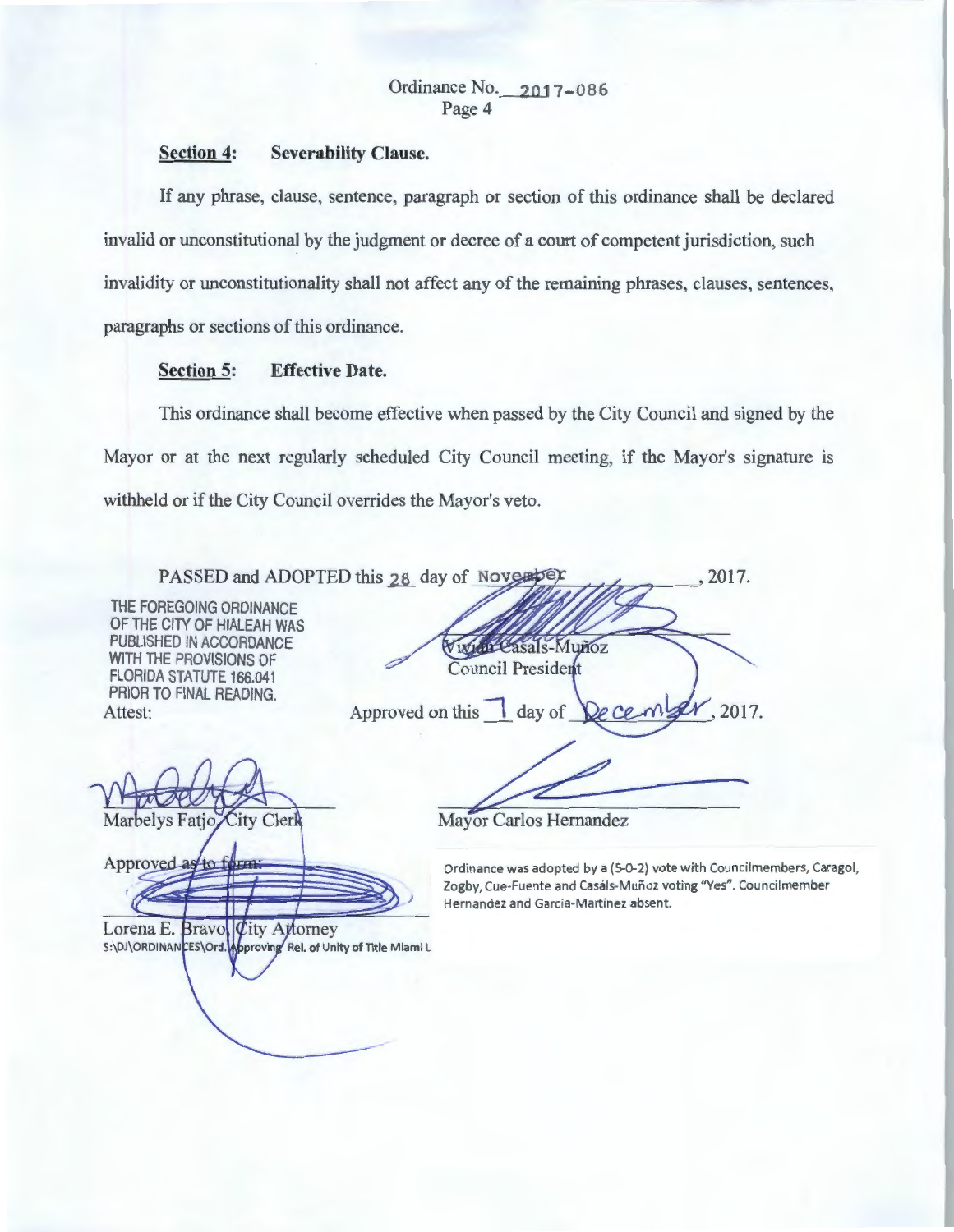## **Exhibit "1"**

#### **FORM FOR**

#### **RELEASE OF UNITY OF TITLE**

**(Lots 1-4, Blk. 97-B, PB 34/26)** 

This Release of Unity of Title is made at 501 Palm Avenue, Hialeah, Florida 33010 this day of , 2017 by C.C.A. T. Holdings, Inc., a Florida corporation (the "Property Owner"), as approved by the City of Hialeah, a municipal corporation organized and existing under the laws of the State of Florida (the "City").

#### **WITNESSETH:**

**WHEREAS,** on May 19, 1982, a predecessor in title to the Property Owner executed a Unity of Title recorded on May 25, 1982, in Official Records Book 11450, Page 1435, of the Public Records of Miami-Dade County, Florida on real property situated and lying in Miami-Dade County, Florida (the "Unity of Title"), legally described as follows:

> Lots 1, 2, 3 and 4 ("Parcel 1") and Lots 28, 29 and 30 ("Parcel 2"), all in Block 97-B, the Amended Plat of the Amended Plat of the Thirteenth Addition to Hialeah, Plat Book 34, Page 26, of the Public Records of Miami-Dade County, Florida; and

**WHEREAS,** the Unity of Title was executed in consideration of the City's amending its Land Use Plan and granting a SU-P (Special Use - Property) permit to allow parking for the bank on certain other real property situated and lying in Miami-Dade County, legally described as follows ("Parcel 3"):

> Lots 1 and 2, Block 104-B, the Amended Plat of the Amended Plat of the Thirteenth Addition to Hialeah, Plat Book 34, Page 26, of the Public Records of Miami-Dade County, Florida; and

**WHEREAS,** the Property Owner currently owns Parcel 1; and

**WHEREAS,** the Unity of Title restricted the use of both Parcel **1** and Parcel 2 to be as one parcel of land; and

**WHEREAS,** the Property Owner desires to own, use, and maintain Parcel 1 as a parcel of land separate from Parcel 2 and independent of each other, and therefore desires a release of the Unity of Title; and

**WHEREAS,** pursuant to Hialeah Fla. Ordinance (November , 2017), the Mayor and the City Council approved the Release of the Unity of Title.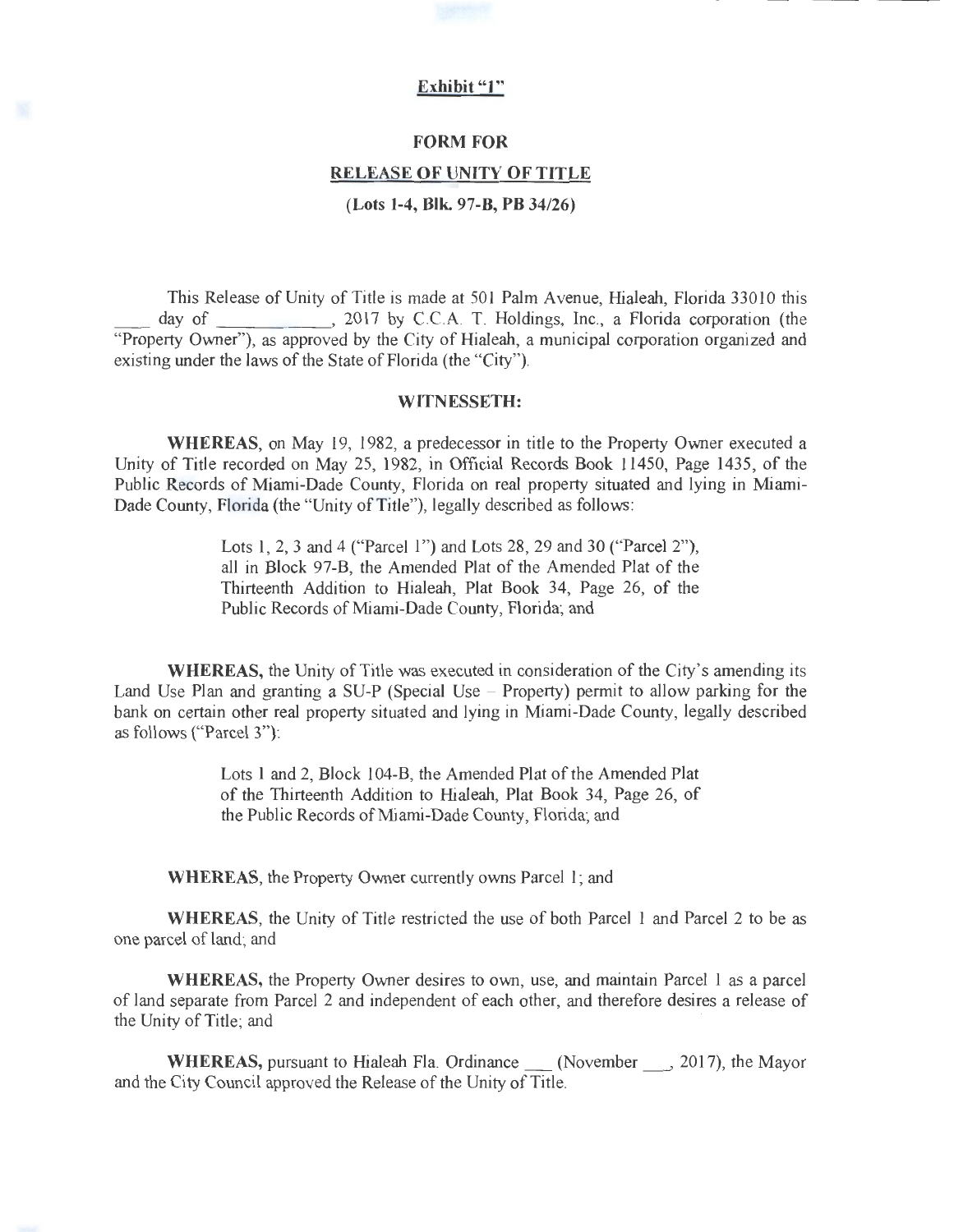**NOW, THEREFORE,** in consideration of the premises hereof, the Property Owner hereby releases, nullifies and cancels the aforesaid Unity of Title dated May 19, 1982, and recorded on May 25, 1982, in Official Records Book 11450, Page1435, of the Public Records of Miami-Dade County, Florida, subject only to the release, nullification and cancellation of the Unity of Title by the owner of Parcel 2.

**IN WITNESS WHEREOF,** the Property Owner has caused this instrument to be executed by a representative thereunto duly authorized this day and year first above written.

Signed, sealed and delivered in the presence thereof:

| Witness             |  |
|---------------------|--|
| Printed/typed Name: |  |

C.C.A. T. Holdings, Inc., a Florida corporation

|                     | By:    |  |
|---------------------|--------|--|
| Witness             | Name:  |  |
| Printed/typed Name: | Title: |  |

| <b>STATE OF</b>  |  |
|------------------|--|
| <b>COUNTY OF</b> |  |

| by | The foregoing instrument was acknowledged before me this day of                      |                    | the |  |  |  | .2017,<br>of C.C.A. T. Holdings, Inc., a |
|----|--------------------------------------------------------------------------------------|--------------------|-----|--|--|--|------------------------------------------|
|    | Florida corporation, $\Box$ who is personally known to me or $\Box$ who has produced | as identification. |     |  |  |  |                                          |

(SEAL) Notary Public

Print Name

My Commission Expires: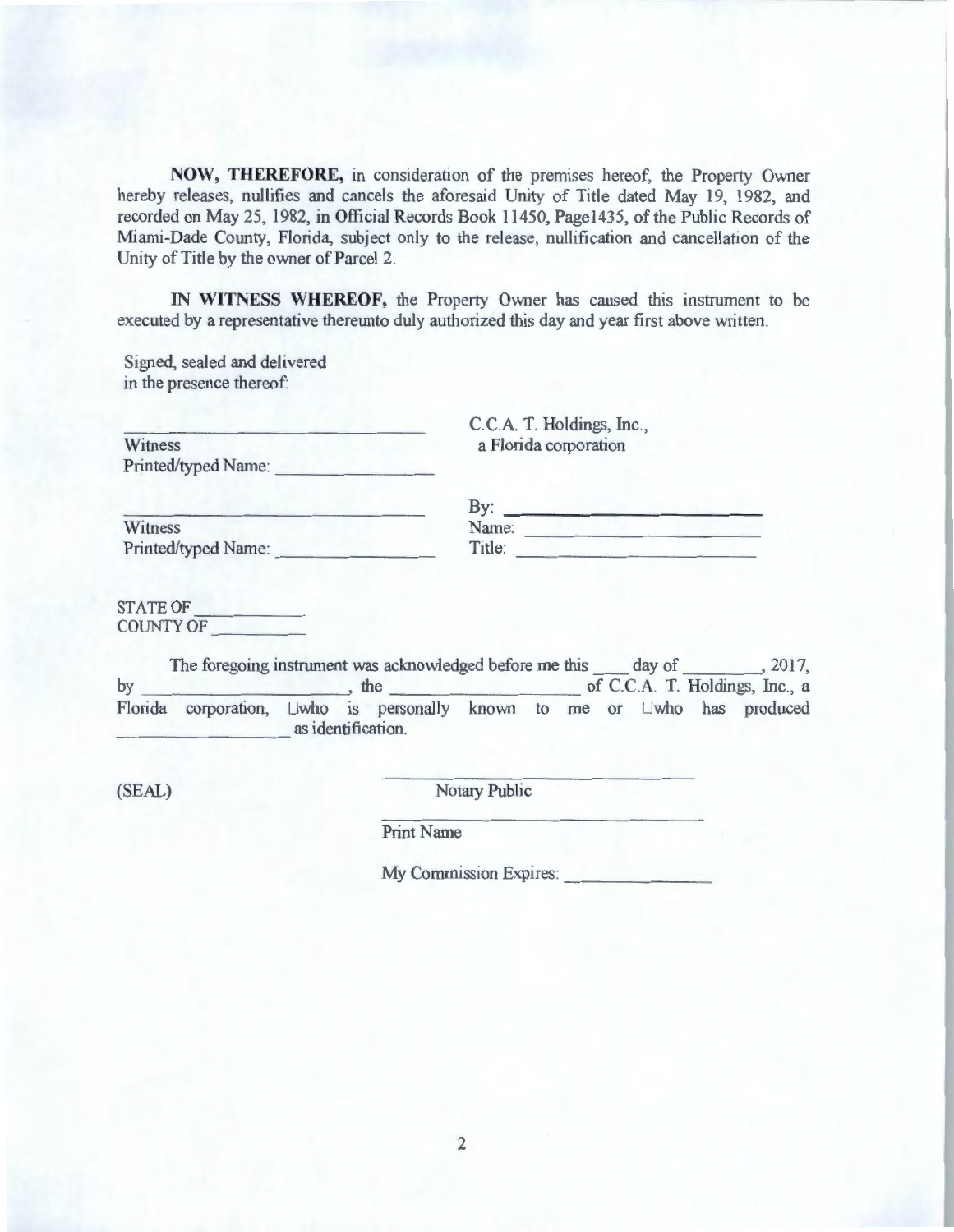# **EXHIBIT "2"**

#### **FORM FOR**

# **RELEASE OF UNITY OF TITLE**

**(Lots 28-30, Blk. 97-B, PB 34/26)** 

This Release of Unity of Title is made at 501 Palm Avenue, Hialeah, Florida 33010 this day of 2017, by Miami Latin Grill Inc., a Florida corporation (the "Property Owner"), as approved by the City of Hialeah, a municipal corporation organized and existing under the laws of the State of Florida (the "City").

#### **WITNESSETH:**

**WHEREAS,** on May 19, 1982, a predecessor in title to the Property Owner executed a Unity of Title recorded on May 25, 1982, in Official Records Book 11450, Page 1435, of the Public Records of Miami-Dade County, Florida on real property situated and lying in Miami-Dade County, Florida (the "Unity of Title"), legally described as follows:

> Lots 1, 2, 3 and 4 ("Parcel 1") and Lots 28, 29 and 30 ("Parcel 2"), all in Block 97-B, the Amended Plat of the Amended Plat of the Thirteenth Addition to Hialeah, Plat Book 34, Page 26, of the Public Records of Miami-Dade County, Florida; and

Tax Folio Nos. 04-3108-002-2050, 04-3108-002-2240 and 04-3108-002-2250

**WHEREAS,** the Unity of Title was executed in consideration of the City's amending its Land Use Plan and granting a SU-P (Special Use - Property) permit to allow parking for the bank on certain other real property situated and lying in Miami-Dade County, legally described as follows ("Parcel 3"):

> Lots 1 and 2, Block 104-B, the Amended Plat of the Amended Plat of the Thirteenth Addition to Hialeah, Plat Book 34, Page 26, of the Public Records of Miami-Dade County, Florida; and

Tax Folio No. 04-3108-002-3110

**WHEREAS,** the Property Owner currently owns Parcel 2; and

**WHEREAS,** the Unity of Title restricted the use of both Parcel I and Parcel 2 to be as one parcel of land; and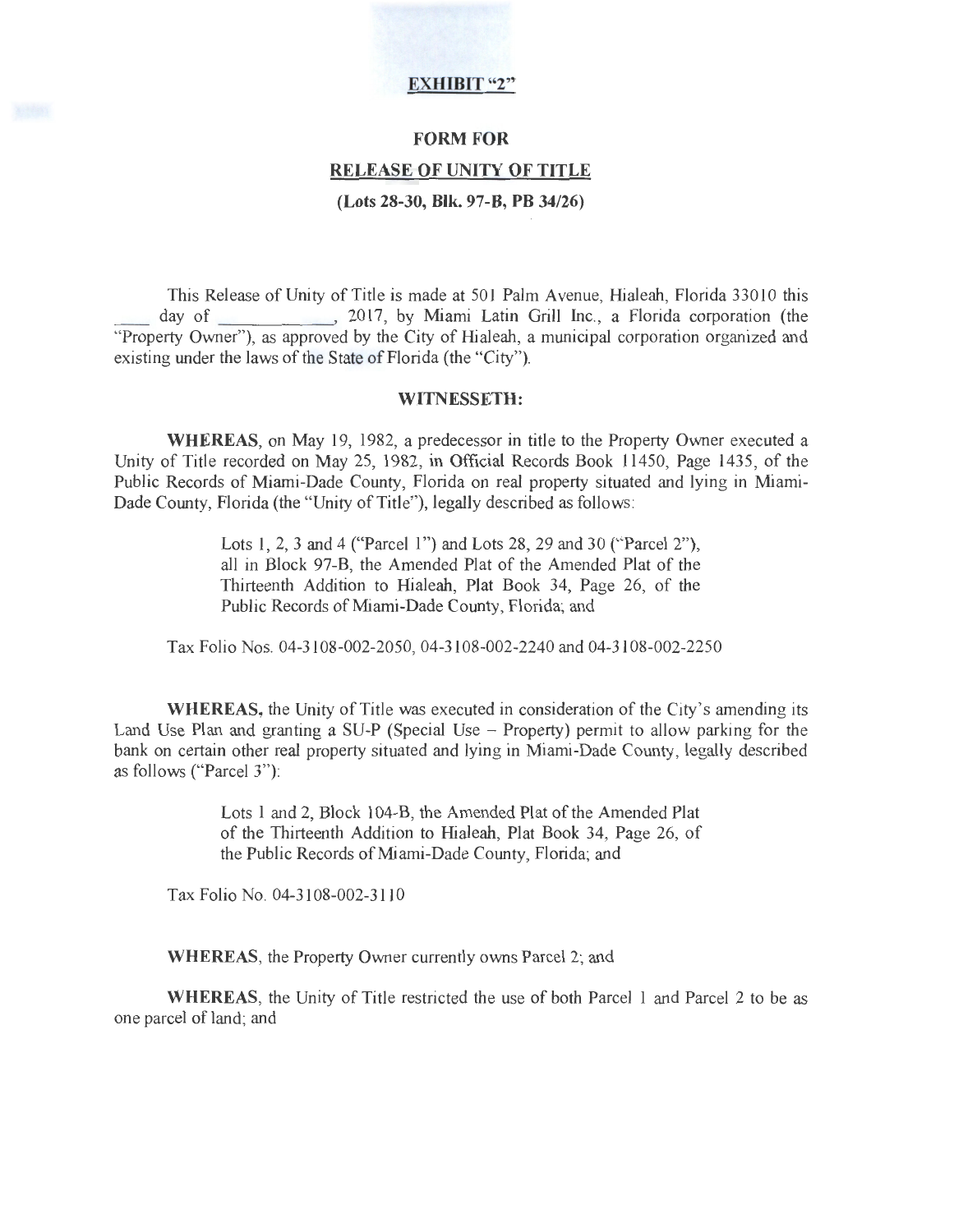**WHEREAS,** the Property Owner desires to own, use, and maintain Parcel 2 as a parcel of land separate from Parcel l and independent of each other and therefore desires a release of the Unity of Title; and

**WHEREAS, pursuant to Hialeah Fla. Ordinance (November \_\_, 2017), the Mayor** and the City Council approved the Release of the Unity of Title.

**NOW, THEREFORE,** in consideration of the premises hereof, the Property Owner hereby releases, nullifies and cancels the aforesaid Unity of Title dated May 19, 1982, and recorded on May 25, 1982, in Official Records Book 11450, Page1435, of the Public Records of Miami-Dade County, Florida, subject only to the release, nullification and cancellation of the Unity of Title by the owner of Parcel 1.

**IN WITNESS WHEREOF,** the Property Owner has caused this instrument to be executed by a representative thereunto duly authorized this day and year first above written.

Signed, sealed and delivered in the presence thereof:

Witness Printed/typed Name: Miami Latin Grill Inc., a Florida corporation

**Witness** Printed/typed Name:

| By:    |  |
|--------|--|
| Name:  |  |
| Title: |  |

STATE OF \_\_\_\_\_\_\_\_ \_\_ COUNTY OF \_\_\_\_\_\_ \_\_

The foregoing instrument was acknowledged before me this day of , 2017, by the of Miami Latin Grill, Inc., a Florida corporation,  $\Box$ who is personally known to me or  $\Box$ who has produced as identification.

(SEAL) Notary Public

Print Name

My Commission Expires: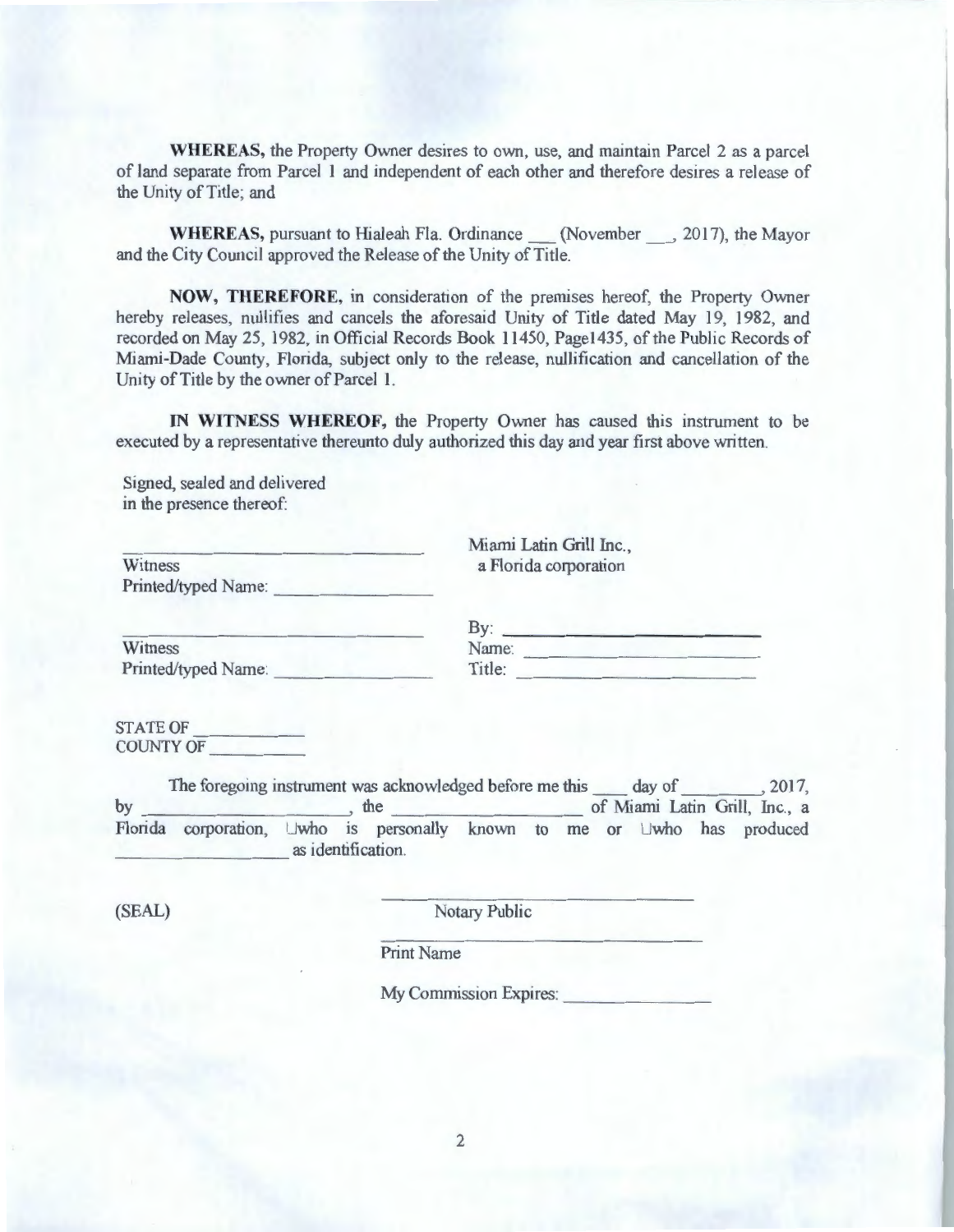#### Exhibit "1"

# **FORM FOR RELEASE OF UNITY OF TITLE**

**(Lots 1-4, Blk. 97-B, PB 34/26)** 

This Release of Unity of Title is made at 501 Palm Avenue, Hialeah, Florida 33010 this day of 2017 by C.C.A. T. Holdings, Inc., a Florida corporation (the  $\Box$ , 2017 by C.C.A. T. Holdings, Inc., a Florida corporation (the "Property Owner"), as approved by the City of Hialeah, a municipal corporation organized and existing under the laws of the State of Florida (the "City").

#### **WITNESSETH:**

**WHEREAS,** on May 19, 1982, a predecessor in title to the Property Owner executed a Unity of Title recorded on May 25, 1982, in Official Records Book 11450, Page 1435, of the Public Records of Miami-Dade County, Florida on real property situated and lying in Miami-Dade County, Florida (the "Unity of Title"), legally described as follows:

> Lots 1, 2, 3 and 4 ("Parcel 1") and Lots 28, 29 and 30 ("Parcel 2"), all in Block 97-B, the Amended Plat of the Amended Plat of the Thirteenth Addition to Hialeah, Plat Book 34, Page 26, of the Public Records of Miami-Dade County, Florida; and

Tax Folio Nos. 04-3108-002-2050, 04-3108-002-2240 and 04-3108-002-2250

**WHEREAS,** the Unity of Title was executed in consideration of the City's amending its Land Use Plan and granting a SU-P (Special Use - Property) permit to allow parking for the bank on certain other real property situated and lying in Miami-Dade County, legally described as follows ("Parcel 3"):

> Lots 1 and 2, Block 104-B, the Amended Plat of the Amended Plat of the Thirteenth Addition to Hialeah, Plat Book 34, Page 26, of the Public Records of Miami-Dade County, Florida; and

Tax Folio No. 04-3108-002-3110

**WHEREAS,** the Property Owner currently owns Parcel 1; and

**WHEREAS,** the Unity of Title restricted the use of both Parcel 1 and Parcel 2 to be as one parcel of land; and